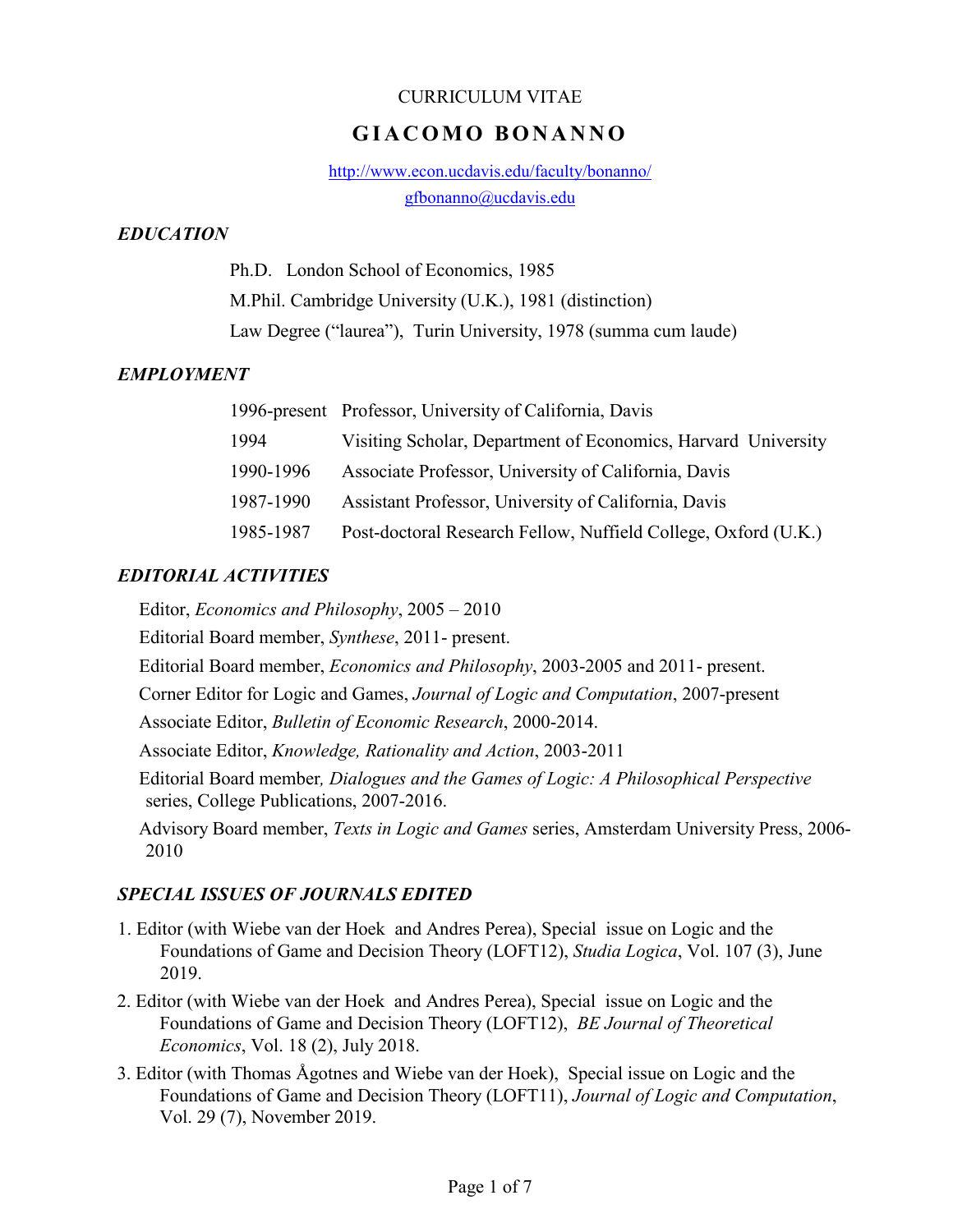- 4. Editor (with Thomas Ågotnes and Wiebe van der Hoek), Special issue on Logic and the Foundations of Game and Decision Theory (LOFT11), *Synthese*, Volume 193 (3), March 2016.
- 5. Editor (with Hans van Ditmarsch, Wiebe van der Hoek and Steffen Jørgensen), Special issue on Logic and the Foundations of Game and Decision Theory (LOFT10), *International Game Theory Review*, Volume 16 (1), March 2014.
- 6. Editor (with Hans van Ditmarsch and Wiebe van der Hoek), Special issue on Logic and the Foundations of Game and Decision Theory (LOFT10), *Journal of Philosophical Logic*, 42 (6), December 2013.
- 7. Editor (with Andreas Herzig, Jerome Lang and Wiebe van der Hoek), Special issue on Logic and the Foundations of the Theory of Games and Decisions (LOFT9)", *International Journal of Game Theory*, Vol. 42 (3), August 2013.
- 8. Editor (with James Delgrande and Hans Rott), Special issue on Multiple Belief Change, Iterated Belief Change and Preference Aggregation, *Journal of Philosophical Logic*, 41 (1), 2012.
- 9. Editor (with Andreas Herzig, Jerome Lang and Wiebe van der Hoek), Special double issue on Logical Aspects of Game Theory (LOFT 2010), *Journal of Applied Non-Classical Logics*, 21 (3-4), 2011.
- 10. Editor (with Wiebe van der Hoek and Benedikt Loewe)*, Logic and the Foundations of Game and Decision Theory - LOFT8*, Texts in Logic and Games, Springer, 2010.
- 11. Editor (with James Delgrande, Jérôme Lang and Hans Rott), Special issue on Formal Models of Belief Change in Rational Agents, *Journal of Applied Logic*, 7 (4), 2009.
- 12. Editor (with Martin van Hees, Christian List and Bertil Tungodden), Special issue on Ambiguity Aversion, *Economics and Philosophy*, Vol. 25, November 2009.
- 13. Editor (with Christian List, Bertil Tungodden and Peter Vallentyne), Special issue on Neuroeconomics, *Economics and Philosophy*, Vol. 24, November 2008.
- 14. Editor (with Wiebe van der Hoek and Michael Wooldridge), *Logic and the Foundations of Game and Decision Theory* (LOFT7), Texts in Logic and Games Series, Vol. 3, Amsterdam University Press, 2008.
- 15. Editor (with Wiebe van der Hoek and Michael Wooldridge), *Proceedings of the 7th conference on Logic and the Foundations of Game and Decision Theory*, University of Liverpool, 2006.
- 16. Editor, Special issue on Logic and Foundations of the Theory of Games and Decision (LOFT6), *Synthese*, 147 (2), 2005.
- 17. Editor (with Wiebe van der Hoek), Special issue on Logic and Foundations of the Theory of Games and Decision (LOFT5), *Research in Economics*, 57, 2003.
- 18. Editor (with Wiebe van der Hoek), Second special issue on Logic and Foundations of the Theory of Games and Decision (LOFT4), *Bulletin of Economic Research*, 54, 2002.
- 19. Editor (with Wiebe van der Hoek), First special issue on Logic and Foundations of the Theory of Games and Decision (LOFT4), *Bulletin of Economic Research*, 53 (4), 2001.
- 20. Editor (with Pierpaolo Battigalli), Second special issue on Interactive epistemology in dynamic games and games with incomplete information, *Research in Economics*, 53 (3), September 1999.
- 21. Editor (with Pierpaolo Battigalli), First special issue on Interactive epistemology in dynamic games and games with incomplete information, *Research in Economics*, 53 (2), June 1999.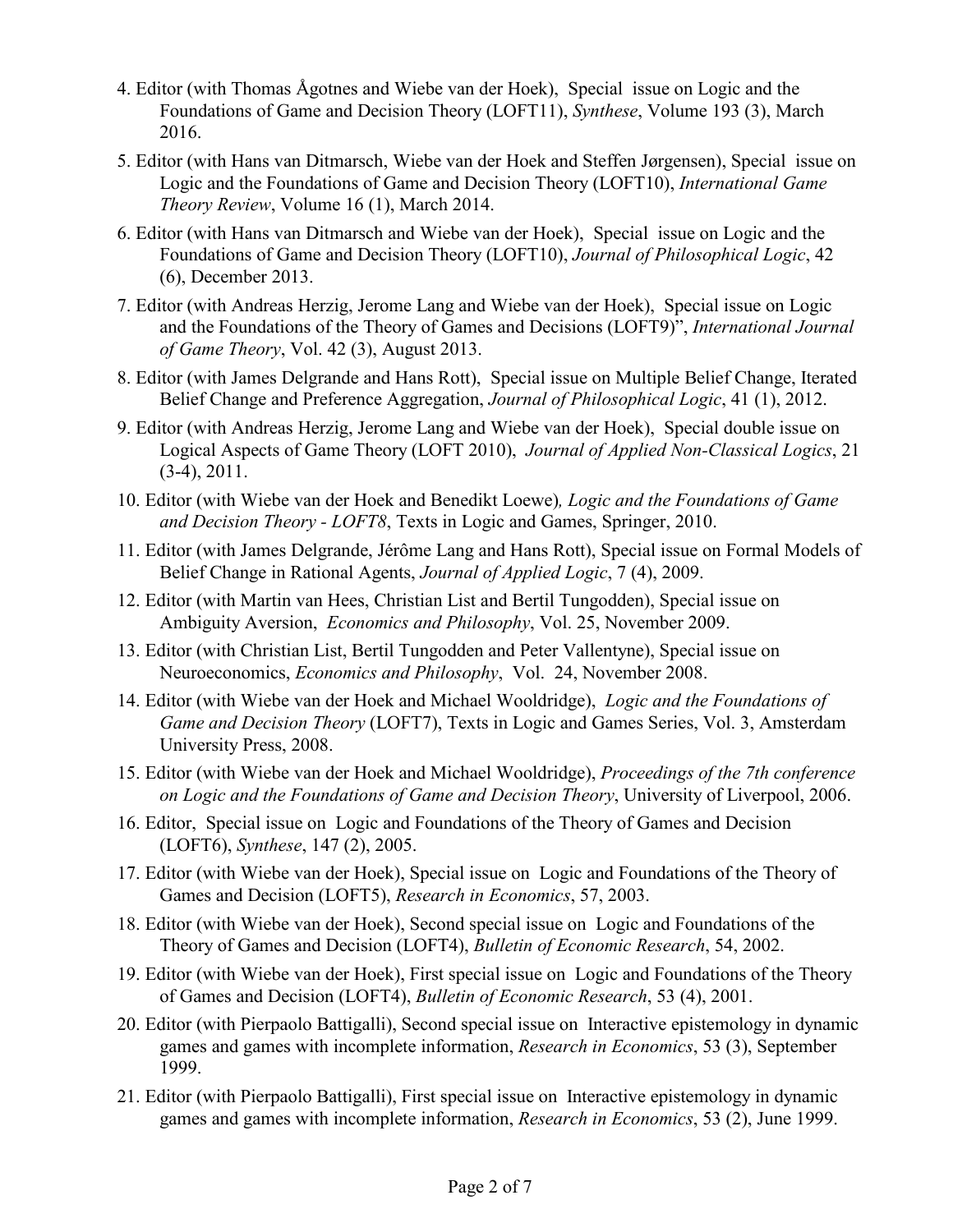- 22. Editor (with Mamoru Kaneko and Philippe Mongin), Second special issue on Logic and Foundations of the Theory of Games and Decision (LOFT2), *Mathematical Social Sciences*, Vol. 38, 1998.
- 23. Editor (with Mamoru Kaneko and Philippe Mongin), First special issue on Logic and Foundations of the Theory of Games and Decision (LOFT2), *Mathematical Social Sciences*, Vol. 36, 1998.
- 24. Editor (with Dario Brandolini), *Industrial structure in the new industrial economics*, Oxford University Press, 1990.

## *PROFESSIONAL ACTIVITIES*

- Member, Program Committee, Workshop on Epistemic Game Theory, Maastricht University, The Netherlands, July 6, 2020.
- Organizer, 14th Conference on *Logic and the Foundations of Game and Decision Theory* (LOFT14), University Groningen, The Netherlands, July 8-10, 2020.
- Member, Program Committee, TARK XVII, Theoretical Aspects of Rationality and Knowledge, 17-19 July 2019, Toulouse France.
- Organizer, Conference in memory of Martine Quinzii, University of California Davis, June 1-2, 2019.
- Organizer, 13th Conference on *Logic and the Foundations of Game and Decision Theory* (LOFT13), Bocconi University, Milano, Italy, July 16-18, 2018.
- Member, Program Committee, North American Summer Meeting of the Econometric Society, June 21-24, 2018, University of California, Davis.
- Organizer, 12th Conference on *Logic and the Foundations of Game and Decision Theory* (LOFT12), University of Maastricht, The Netherlands, July 22-22, 2016.
- Organizer, 11th Conference on *Logic and the Foundations of Game and Decision Theory* (LOFT11), University of Bergen, Norway, July 27-30, 2014.
- Organizer, Interdisciplinary Workshop "Game Theory at UC Davis" (April 25, 2014), University of California, Davis.
- Organizer, session on *Epistemic issues in game theory*, Society for the Advancement of Economic Theory Conference (SAET 13), Paris, July 24, 2013.
- Organizer, 10<sup>th</sup> Conference on *Logic and the Foundations of Game and Decision Theory* (LOFT10), University of Sevilla, Spain, June 18-20, 2012.
- Organizer, Workshop on *Information processing, rational beliefs and social interaction*, Banff International Research Station, Canada, August 27-29, 2010.
- Organizer, 9th Conference on *Logic and the Foundations of Game and Decision Theory* (LOFT9), University of Toulouse, July 5-7, 2010.
- Organizer, Workshop on *Information processing, rational belief change and social interaction,* Dagstuhl, Germany, August 23-27, 2009.
- Organizer, 8th Conference on *Logic and the Foundations of Game and Decision Theory* (LOFT8), University of Amsterdam, July 3-5, 2008.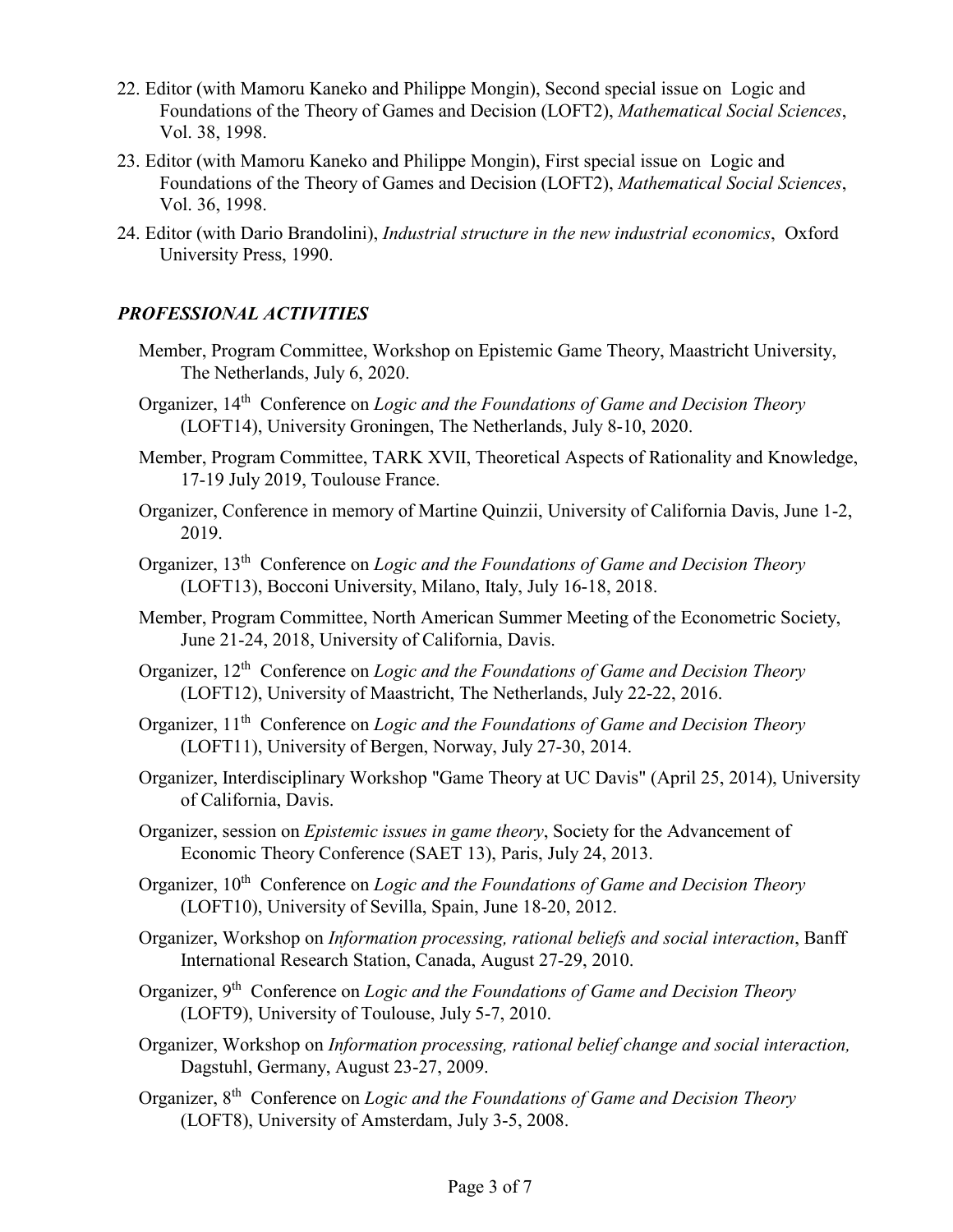- Organizer, Workshop on *Formal Models of Belief Change in Rational Agents*, Dagstuhl, Germany, August 26-30, 2007.
- Organizer, 7th Conference on *Logic and the Foundations of Game and Decision Theory* (LOFT7), University of Liverpool, July 13-15, 2006.
- Organizer, 6<sup>th</sup> Conference on *Logic and the Foundations of Game and Decision Theory* (LOFT6), Graduate School of Management, Leipzig, July 16-18, 2004.
- Organizer, international conference on *Logic, Game Theory and Social Choice 3* (LGS3), Siena, September 11-14, 2003.
- Organizer, 5th Conference on *Logic and the Foundations of Game and Decision Theory* (LOFT5), ICER, Torino, June 28-30, 2002.
- Organizer, 8th conference on *Theoretical Aspects of Rationality and Knowledge* (TARK8), University of Siena, Italy, July 8-10, 2001.
- Organizer, 4th Conference on *Logic and the Foundations of Game and Decision Theory* (LOFT4), ICER, Torino, June 29-July 2, 2000.
- Member, Scientific Committee, Interuniversity Center for Game Theory (Italy), 1999-2001.
- Organizer, 3rd Conference on *Logic and the Foundations of Game and Decision Theory* (LOFT3), ICER, Torino, December 17-20, 1998.
- Organizer, International Workshop on *Interactive Epistemology in Dynamic Games and Games of Incomplete Information*, Venice, June 1998.
- Organizer, 2nd Conference on *Logic and the Foundations of Game and Decision Theory* (LOFT2), ICER, Torino, December 19-22, 1996.
- Member Scientific Committee, *International Center for Economics Research,* Turin (Italy), 1991-1994.
- Referee for: *American Economic Review, Australian Economic Papers, Bulletin of Economic Research, Econometrica, Economic Journal, Economic Notes, Economic Theory, Economics and Philosophy, Economics Letters, Erkenntnis, European Journal of Operational Research, Games and Economic Behavior, International Economic Review, International Journal of Game Theory, International Journal of Industrial Organization, International Review of Game Theory*, *Journal of Law Economics and Organization, Journal of Industrial Economics, Journal of Logic and Computation, Journal of Public Economic Theory*, *Knowledge Rationality and Action, Mathematical Social Sciences, Oxford Economic Papers, Rand Journal of Economics, Research in Economics, Review of Economic Studies, Ricerche Economiche, Synthese, Risk Decision and Policy, Synthese, Theory and Decision, Zentralblatt für Mathematik, Handbook of Modal Logic* (edited by J. van Benthem, P. Blackburn and F. Wolter, Elsevier, 2007)

Reviewer for: National Science Foundation, Social Sciences and Humanities Research Council of Canada, Natural Sciences and Engineering Research Council of Canada Council of Physical Sciences of the Netherlands Organization for Scientific Research Israel Science Foundation

Chairman, Session on Uncertainty, Evolution and Learning, North American Winter Meeting of the Econometric Society, Boston, 1994.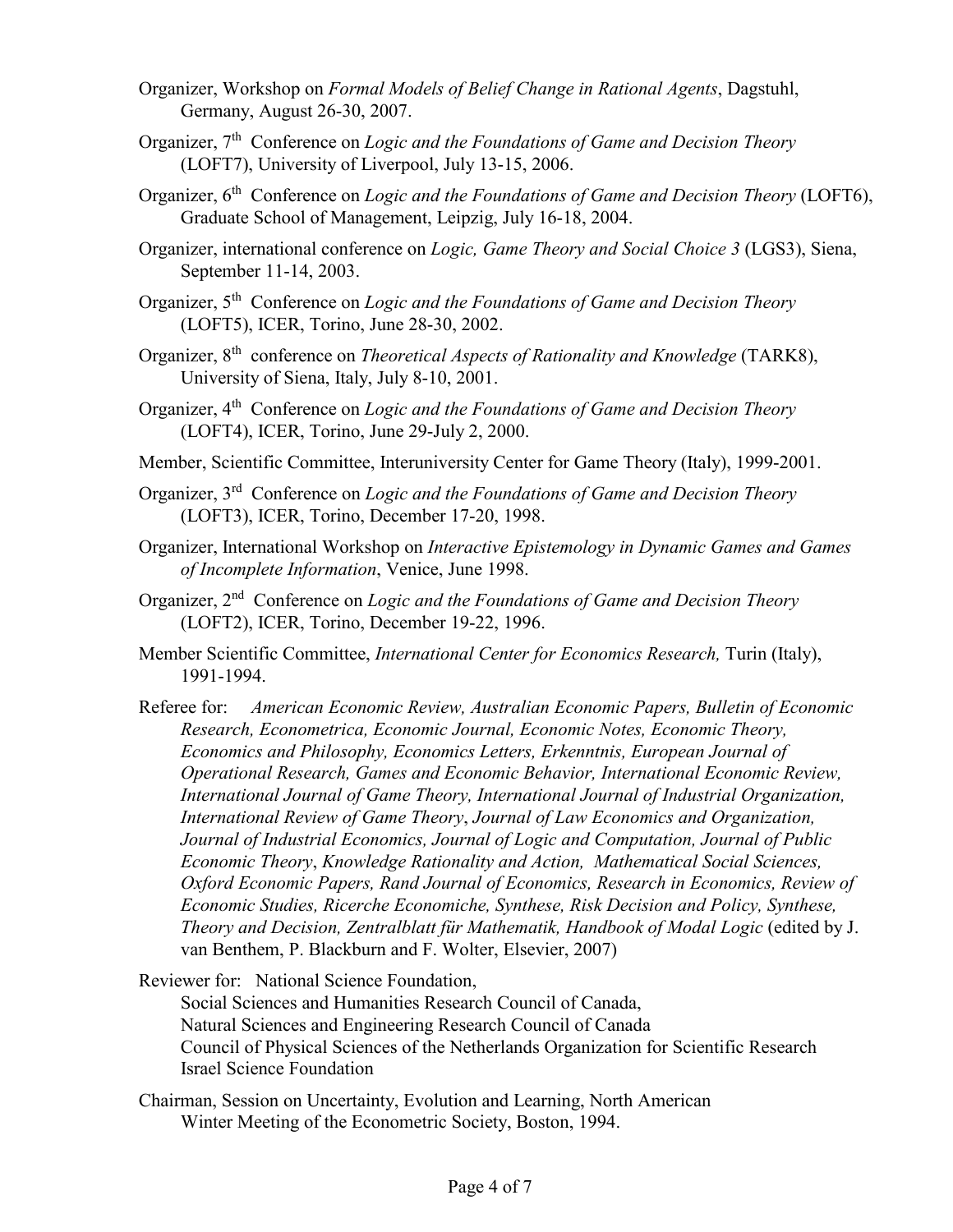- Chairman, Session on Foundations of Game Theory,  $6<sup>th</sup>$  World Congress of the Econometric Society, Barcelona, 1990.
- Chairman, Session on Capital Accumulation Games, North American Winter Meeting of the Econometric Society, Chicago, 1987.

## *PRIZES, AWARDS AND GRANTS*

Tom Mayer Distinguished Teaching Award for the Academic Year 2005-2006.

## *PUBLICATIONS: see list at http://faculty.econ.ucdavis.edu/faculty/bonanno/Pubs.html*

## *CONTRIBUTIONS TO ACADEMIC CONFERENCES*

| <b>July 2020</b> | Keynote speaker at the Workshop on Epistemic Game Theory, Maastricht University,<br>The Netherlands, July 6, 2020.                                                                   |
|------------------|--------------------------------------------------------------------------------------------------------------------------------------------------------------------------------------|
| <b>July 2019</b> | Presented paper at the 17 <sup>th</sup> conference on <i>Theoretical Aspects of Rationality and</i><br>Knowledge (TARK XVII), 17-19 July 2019, Toulouse France.                      |
| <b>July 2018</b> | Presented paper at the 13 <sup>th</sup> Conference on <i>Logic and the Foundations of Game and</i><br>Decision Theory (LOFT13), Bocconi University, Milano, Italy, July 16-18, 2018. |
| <b>July 2015</b> | Presented paper at the 15 <sup>th</sup> SAET Conference on Current Trends in Economics<br>University of Cambridge (UK), July 27-31, 2015.                                            |
| <b>July 2014</b> | Presented paper at the 11 <sup>th</sup> Conference on <i>Logic and the Foundations of Game and</i><br>Decision Theory (LOFT11), University of Bergen, Norway, July 27-30, 2014.      |
| April 2014       | Presented paper at the Interdisciplinary Workshop "Game Theory at UC Davis".                                                                                                         |
| <b>July 2013</b> | Presented paper at the Society for the Advancement of Economic Theory (SAET 13),<br>Mines ParisTech, Paris.                                                                          |
| June 2012        | Presented paper at the Tenth Conference on Logic and the Foundations of Game and<br>Decision Theory (LOFT10), University of Sevilla, June 18-20, 2012.                               |
| June 2012        | Invited talk at the First CSLI Workshop on Logic, Rationality, and Interaction,<br>Stanford University, June 1-3, 2012.                                                              |
| <b>July 2011</b> | Presented paper at the Thirteenth conference on Theoretical Aspects of Rationality and<br>Knowledge (TARK XIII), University of Groningen, The Netherlands, July 12 - 14,<br>2011.    |
| March 2011       | Presented paper at the Workshop on Reasoning about Interaction: From Game Theory<br>to Logic and Back, Dagstuhl, Germany, March 6-11, 2011.                                          |
| August 2010      | Presented paper at the Workshop on Information processing, rational beliefs and social<br>interaction, Banff International Research Station, Canada, August 27-29, 2010.             |
| <b>July 2010</b> | Invited talk at the Workshop on Epistemic Game Theory, SUNY Stony Brook, July 19-<br>20, 2010.                                                                                       |
| <b>July 2010</b> | Presented paper at the Ninth Conference on Logic and the Foundations of Game and<br>Decision Theory (LOFT9), University of Toulouse, July 5-7, 2010.                                 |
| October 2009     | Presented paper at Workshop on "Advances in Economic Theory", McGill University,<br>Montreal (Canada).                                                                               |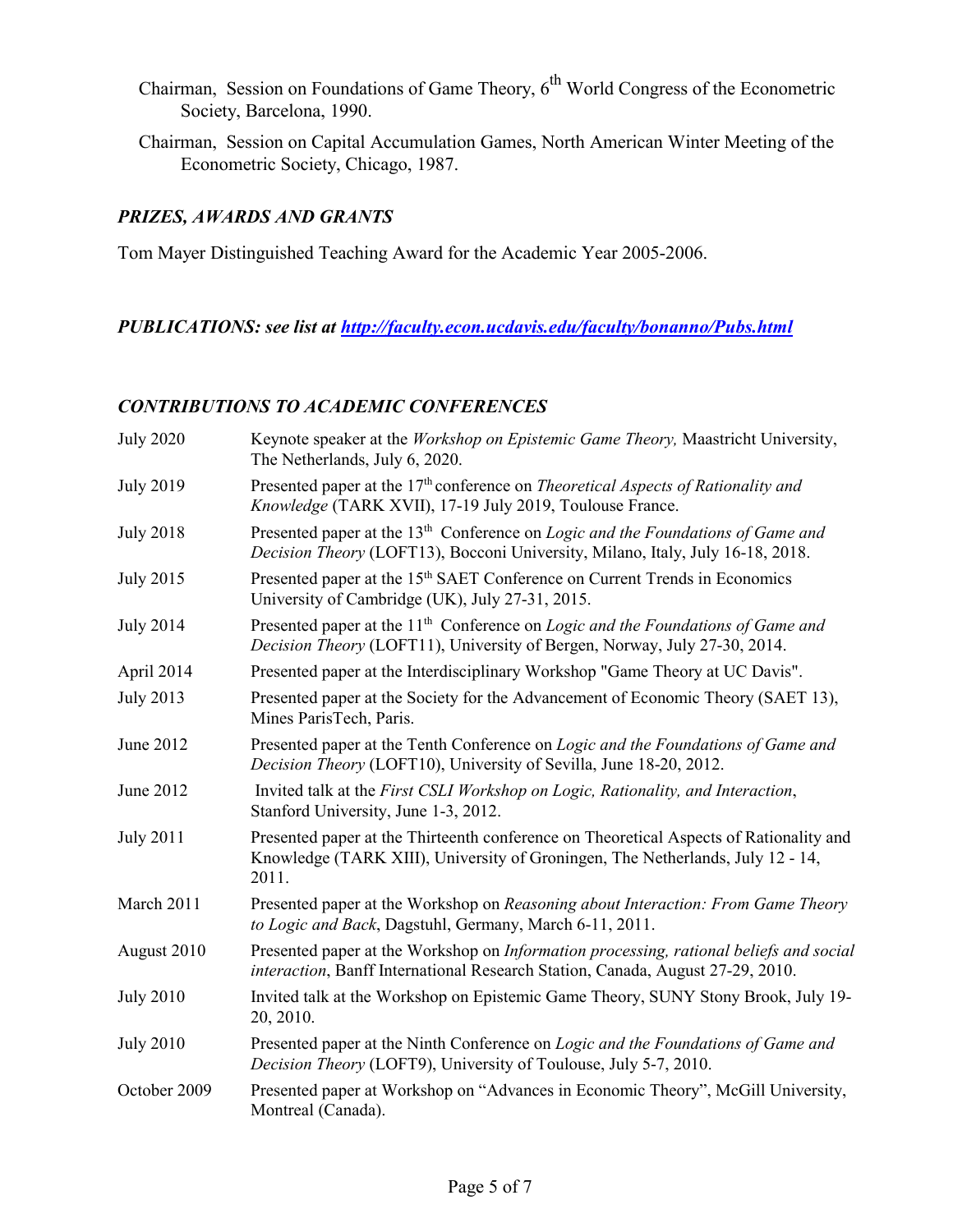| August 2009      | Presented paper at Workshop on "Information processing, rational belief change and<br>social interaction", Dagstuhl (Germany).                                                                                                           |
|------------------|------------------------------------------------------------------------------------------------------------------------------------------------------------------------------------------------------------------------------------------|
| May 2009         | Invited talk at Workshop on "Language, communication and rational agency", Stanford<br>University.                                                                                                                                       |
| March 2009       | Presented paper at the workshop on "Reasoning about knowledge and rational action"<br>in honour of Wiebe van der Hoek on his 50th birthday, University of Liverpool (U.K.)                                                               |
| <b>July 2008</b> | Presented paper at the Eighth Conference on Logic and the Foundations of Game and<br>Decision Theory (LOFT8), University of Amsterdam (The Netherlands).                                                                                 |
| August 2007      | Presented paper at Workshop on "Formal Models of Belief Change in Rational Agents",<br>Dagstuhl (Germany).                                                                                                                               |
| June 2007        | Invited talk at the symposium on "Knowledge representation", Stanford University.                                                                                                                                                        |
| February 2007    | Invited talk at the Royal Netherlands Academy of Arts and Sciences Colloquium on<br>"New perspectives on Games and Interaction", Amsterdam (The Netherlands).                                                                            |
| February 2007    | Two invited lectures on the Epistemic Foundations of Game Theory, Master Class<br>organized by the Royal Netherlands Academy of Arts and Sciences and the Institute for<br>Logic, Language and Computation, Amsterdam (The Netherlands). |
| <b>July 2006</b> | Presented paper at the Seventh Conference on Logic and the Foundations of Game and<br>Decision Theory (LOFT7), University of Liverpool (UK).                                                                                             |
| April 28, 200    | Invited participant at the Workshop on Unawareness, Stanford University.                                                                                                                                                                 |
| August 2005      | Invited talk at the conference on "Belief Change in Rational Agents: Perspectives from<br>Artificial Intelligence, Philosophy, and Economics" Research Center for Computer<br>Science, Schloss Dagstuhl (Germany).                       |
| <b>July 2004</b> | Presented paper at the Sixth Conference on Logic and the Foundations of Game and<br>Decision Theory (LOFT6), Graduate School of Management, Leipzig (Germany).                                                                           |
| June 2002        | Presented paper at the Fifth Conference on Logic and the Foundations of Game and<br>Decision Theory, ICER, Torino (Italy).                                                                                                               |
| <b>July 2001</b> | Presented paper at the Eighth conference on Theoretical Aspects of Rationality and<br>Knowledge, University of Siena (Italy).                                                                                                            |
| <b>July 2001</b> | Invited lecture at the Fourteenth Meeting on Game Theory and Applications, Ischia<br>(Italy).                                                                                                                                            |
| <b>July 2000</b> | Presented paper at the Fourth Conference on Logic and the Foundations of Game and<br>Decision Theory, ICER, Torino (Italy).                                                                                                              |
| August 1999      | Invited lecture at the conference on "Strategic Rationality in Economics",<br>Sant'Arcangelo di Romagna (Italy).                                                                                                                         |
| December 1998    | Presented paper at the Third Conference on Logic and the Foundations of Game and<br>Decision Theory, ICER, Torino (Italy).                                                                                                               |
| <b>June 1998</b> | Presented paper at the Internatiotional Workshop on Interactive Epistemology in<br>Dynamic Games and Games of Incomplete Information, Venice (Italy).                                                                                    |
| May 1998         | Invited lecture at the Seventh Annual CSLI Workshop on Logic, Language and<br>Computation, Stanford.                                                                                                                                     |
| <b>July 1997</b> | Delivered three invited lectures at the Workshop on Bounded Rationality and Economic<br>Modeling, Interuniversity Center for Game Theory and Applications, Florence (Italy).                                                             |
| June 1997        | Presented paper at Caltech.                                                                                                                                                                                                              |
| December 1996    | Presented paper at the Second Conference on Logic and the Foundations of Game and<br>Decision Theory, ICER, Torino (Italy).                                                                                                              |